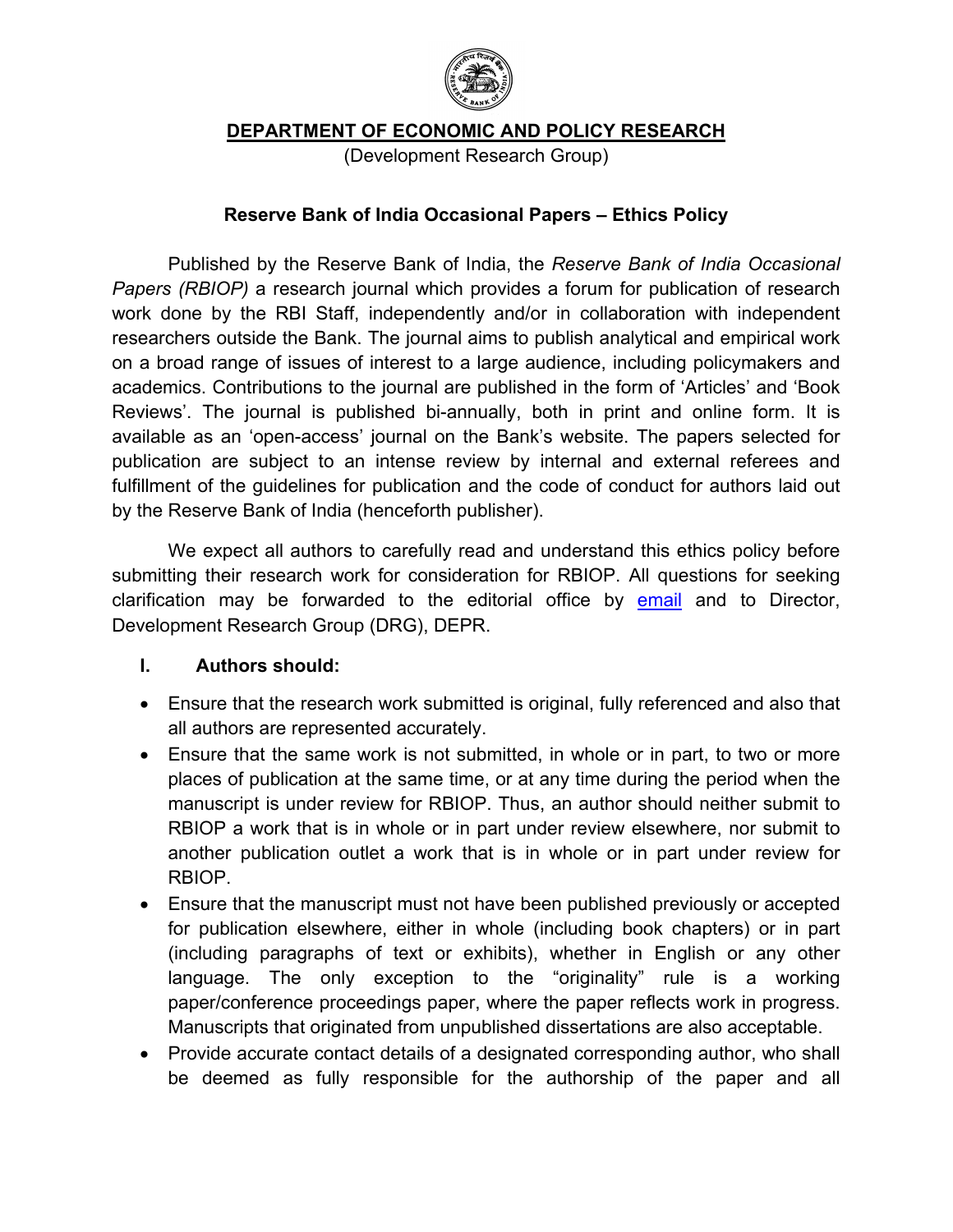communications concerning the ethical status and originality of the paper. This includes any queries or investigations that may arise, pre- or post-publication.

- Openly disclose the source of all data and third party material, including previously unpublished work by the authors themselves. Anything that could compromise the originality of the submission should be expressly avoided and/or discussed with the editor in the first instance.
- Identify any third party material that they intend to include in their article, and obtain written permission for re-use in each instance from the relevant copyright holders, if applicable. Such permissions should be submitted once the manuscript is accepted, or requires small changes to be accepted.
- The copyright is reserved with the Reserve Bank of India. Reproduction is permitted provided an acknowledgement is made.
- Expect the editor to scan submissions using plagiarism detection software (iThenticate) to check a paper's originality before sending out for review.
- Fully cooperate with the editor in meeting any requests for source data, proof of authorship or originality in a timely manner, providing reasonable explanation for discrepancies or failures to disclose vital information.
- Fully co-operate, even after publication of the paper, if the editor and/or publisher receives adverse feedback or genuine queries on findings of the paper or evidence/explanations provided before publication of the paper.
- Submit corrigenda in a timely and responsible fashion.
- Co-operate fully with the publication of errata and with the retraction of articles found to be unethical, misleading or damaging.
- Remain in good communication with the editor(s), the publisher and any coauthors.

## **II. Editors should:**

- Read and understand guidelines to authors and the journal's ethics policy, and follow them during all editorial processes.
- Protect the reputation of the journal(s) and published work by only publishing content of the highest quality and relevance in a timely and responsible manner.
- Carry out thorough, objective and confidential peer review for original article submissions that pass the initial quality check and editorial assessment, in adherence with author guidelines and ethics policy.
- Provide a transparent review and publication process, as far as possible, with full respect and care paid to the author(s).
- Provide advice and give reasonable explanation and updates to authors during the submissions process till a decision has for publication is made, and thereafter, till a paper is published.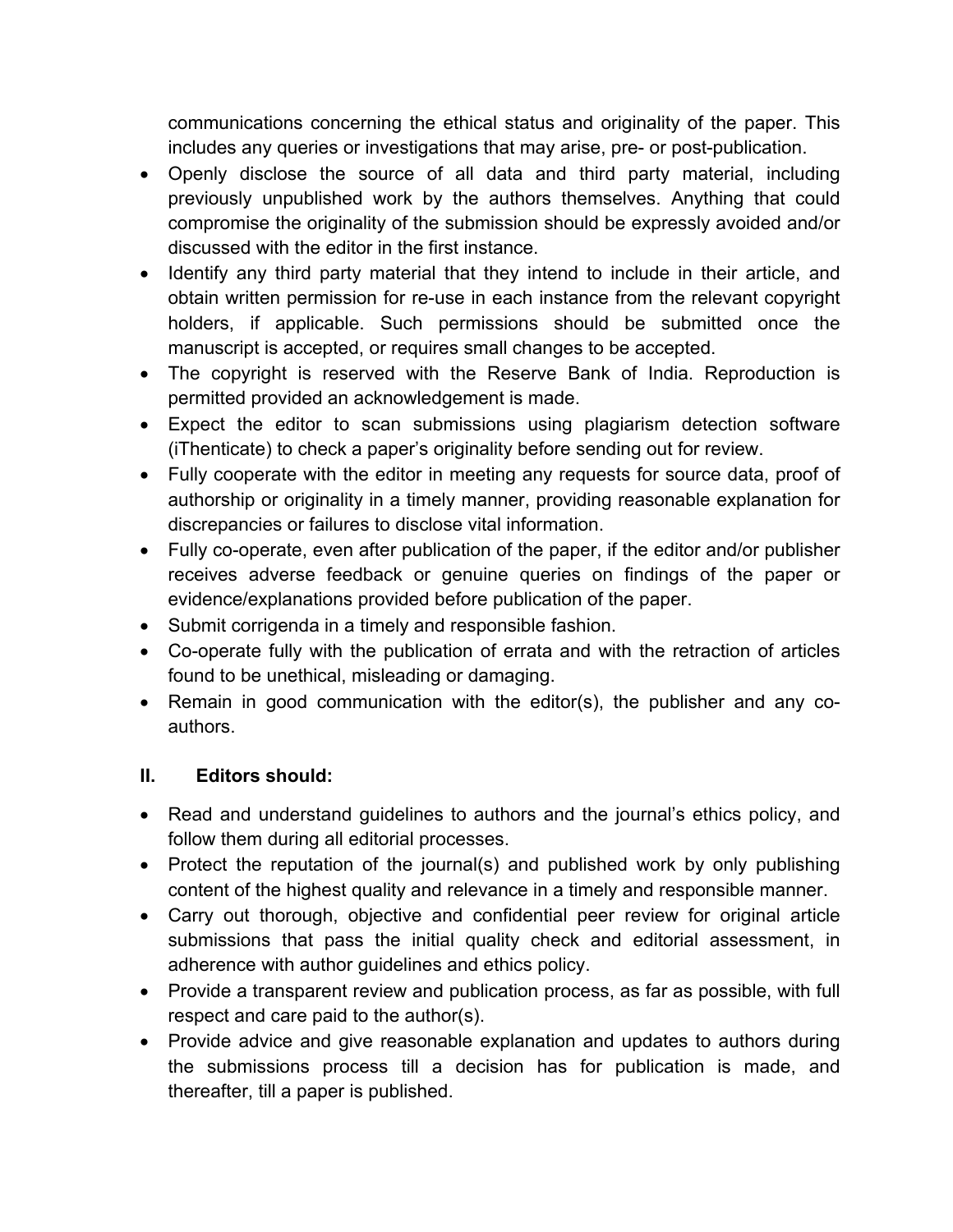- Only accept papers based on the original merit, quality and relevance of their content.
- Advise the authors of any third party material which may be included in a paper for which they believe the permission has not been obtained.
- Be ready and prepared to publish corrections, corrigenda, errata when necessary, as well as retract articles that may be deemed as unethical, misleading or damaging.
- Remain in good communication with both the publisher and the author(s).

# **III. Reviewers should:**

- Adhere to the Journal's policy of a confidential peer review process. This includes, but is not restricted to, keeping their identity hidden from authors and not externally distribute any work that is passed on to them for review.
- Only accept invitations to review a research work that is relevant to their own areas of expertise and speciality.
- Review submitted work in a responsible, impartial and timely manner, and advise the editor on the structure, research methodology and findings of the paper, offering suggestions to improve the quality of the paper.
- Advise the editor on the overall quality of the paper and recommend whether the paper is suitable for publishing in RBIOP with or without revisions, minor or major in nature.
- Report any suspected ethical misconduct as part of a thorough and honest review.
- Avoid the use of unnecessarily inflammatory or offensive language in their feedback report.
- Seek advice from the editor if anything is unclear at the time of invitation.
- Remain in good communication with both the publisher and the editor.

## **IV. Publisher will:**

- Protect the reputation of the journal and published work by only publishing content of the highest quality and relevance in a timely and responsible manner.
- Request proof of originality/accuracy from the corresponding author of any work submitted, when necessary.
- Use plagiarism detection software for any submission.
- Provide a transparent submission and publication process, with full respect for the authors. This includes detailed and dedicated instructions to authors for the journal, outlining referencing style, accepted article types and submission processes.